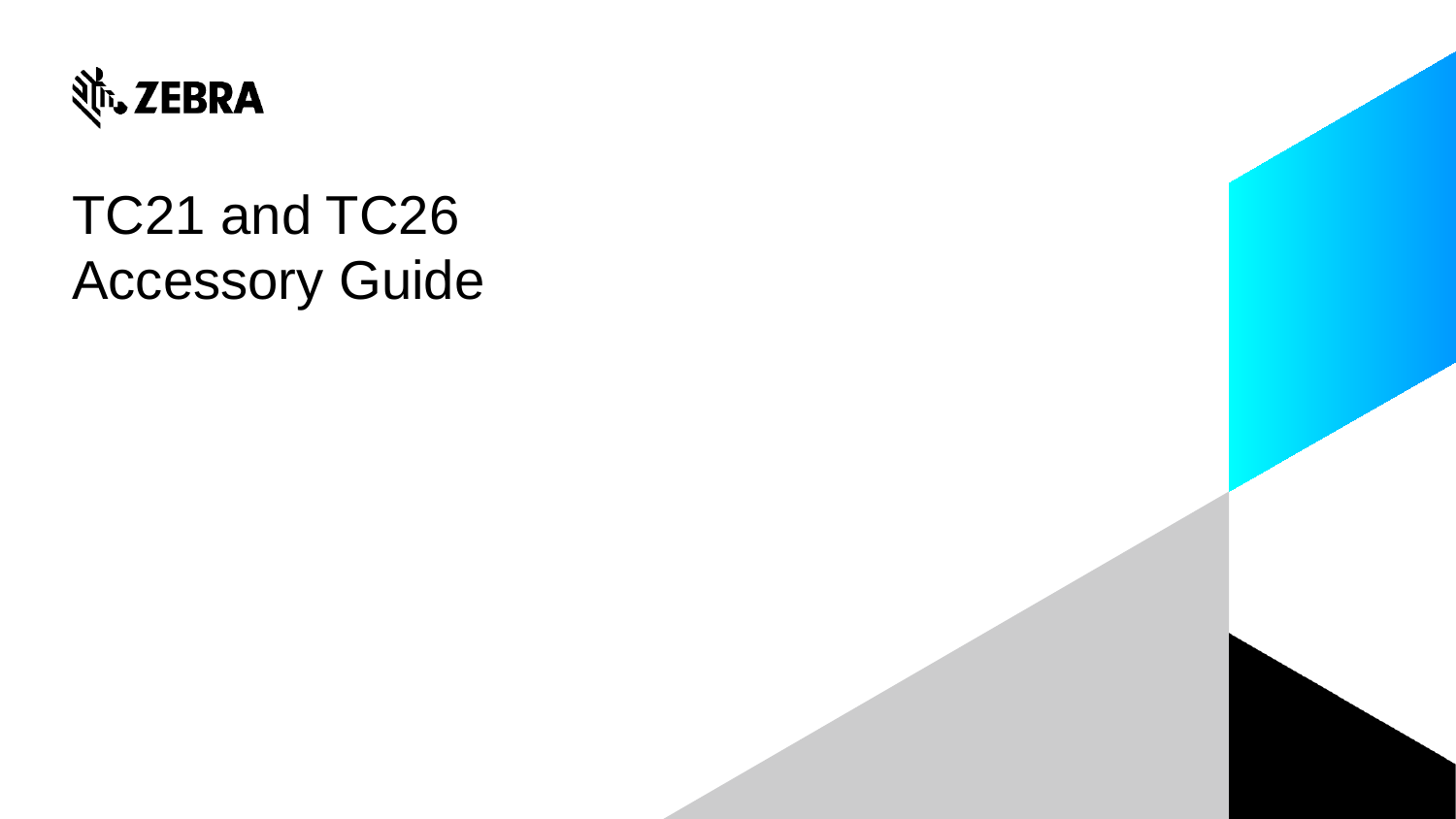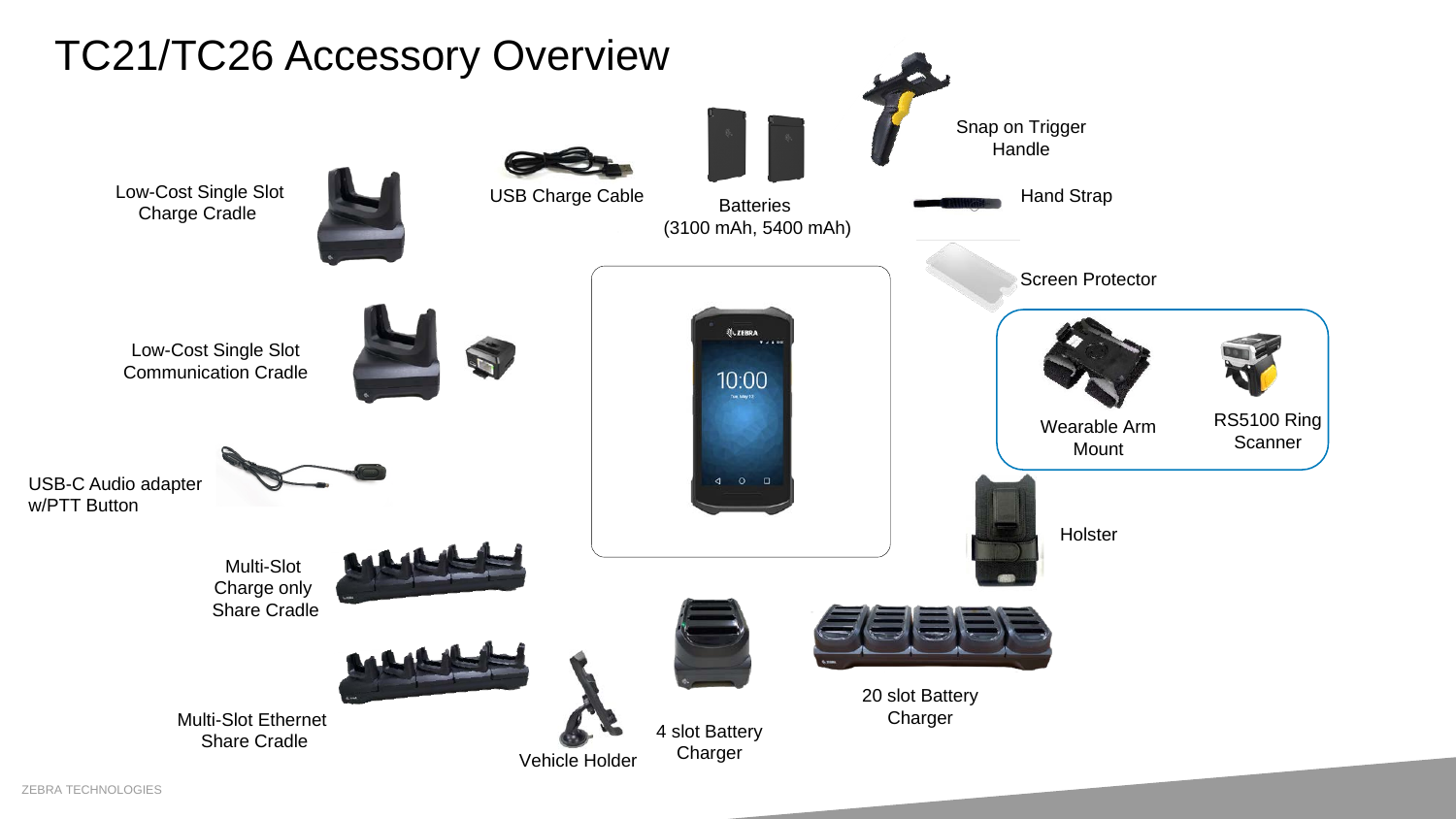# Cradle System







#### **CRD-TC2Y-BS1CO-01**

**CRD-TC2Y-BS5CO-01 CRD-TC2Y-BS54B-01** 

TC21/TC26 Single Slot Charge Only Cradle

TC21/TC26 Multi-Slot Charge Only **ShareCradle** 

- Charges Trigger Handle and Terminal together
- Multi-slot 19" Rack: Rack Mountable (Mounting accessory required - BRKT-SCRD-SMRK-01)
- 5-slot available in 2 options;
	- 5 slot terminal only
	- 4 slot terminal plus 4 slot battery
- Single Slot Base Cradle requires USB C Cable (CBL-TC5X-USBC2A-01, PS: PWR-WUA5V12W0XX (US, EU, GB, AU, CN, BR, KR, IN)
- 5-Slot Cradles requires power supply PWR-BGA12V108W0WW, DC Line Cord CBL-DC-381A1-0 & country specific AC Line Cord (sold separately)







### 1 & 5 Slot Charge Cradles 1 & 5-Slot Communication Cradles





**CRD-TC2Y-SE1ET-01**

TC21/TC26 Single Slot Charge/Communication Cradle

separately)

TC21/TC26 5-Slot Ethernet & Charge **ShareCradle** 

**CRD-TC2Y-SE5ET-01**

- Charge Trigger Handle and Terminal Together
- Multi-slot 19-inch Rack Mountable (Mounting accessory required - BRKT-SCRD-SMRK-01)



- NOTE: Single Slot Communication Cradle to utilize Ethernet requires MOD-MT2-EU1-01 (Sold Separately):
- Single Slot Charge and Ethernet Communication Cradle requires power supply PWR-BGA12V50W0WW & CBL-DC-388A1-01 & country specific AC Line Cord (sold
- 5-Slot Cradles requires power supply PWR-BGA12V108W0WW, DC Line Cord CBL-DC-381A1-0 & country specific AC Line Cord (sold separately)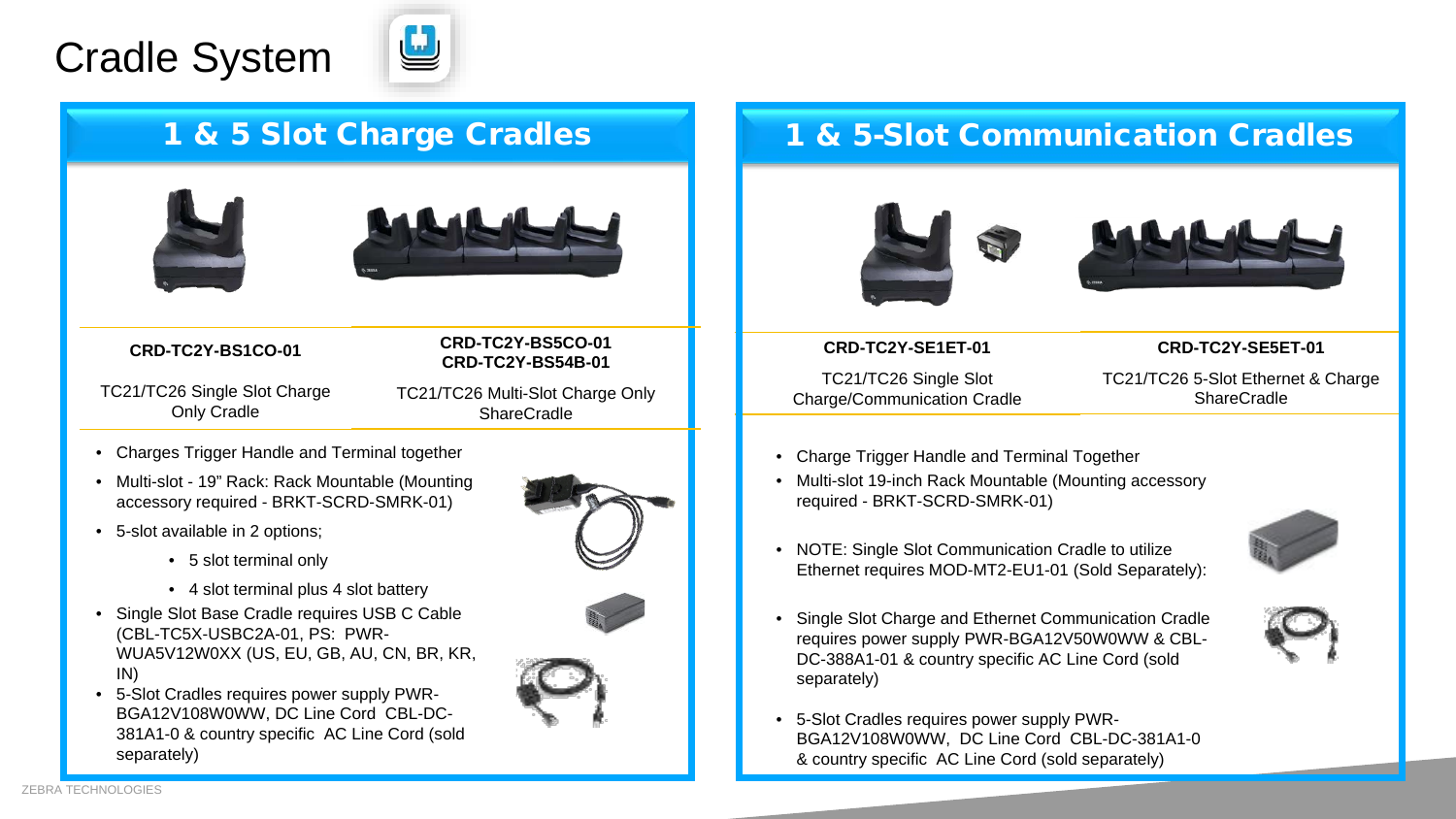# Batteries and Chargers



## 4-Slot Battery Charger 1X and 2X Batteries





### **SAC-TC2Y-4SCHG-01 SAC-TC2Y-20SCH-01**

TC21/TC26 4-slot Battery Charger

• Charges 1X or 2X Batteries; can mix & match battery per **Fig. 12 Contract Contract Contract Contract Contract Contract Contract Contract Contract Contract Contract Contract Contract Contract Contract Contract Contract Co** slot



- 4-Slot requires power supply PWR-BGA12V50W0WW; DC Line Cord CBL-DC-388A1-01 & country specific AC Line Cord (sold separately)
- 20-slot required power supply PWR-BGA12V108W0WW; DC Line Cord CBL-DC-388A1-01 & country specific AC Line Cord (sold separately)
- 20 slot Rack Mountable (requires BRKT-SCRD-SMRK-01 sold separately)



**Batteries** (3100 mAh, 5400 mAh)



### **BTRY-TC2Y-1XMA1-01**

**BTRY-TC2Y-2XMA1-01**

Basic Battery 3100 mAh

- Basic Battery 3100 mAh
- Extended Battery 5400 mAh
- Country Specific Batteries available: "-BR" Brazil, "-IA" India
- Both compatible with battery charger SAC-TC2Y-4SCHG-01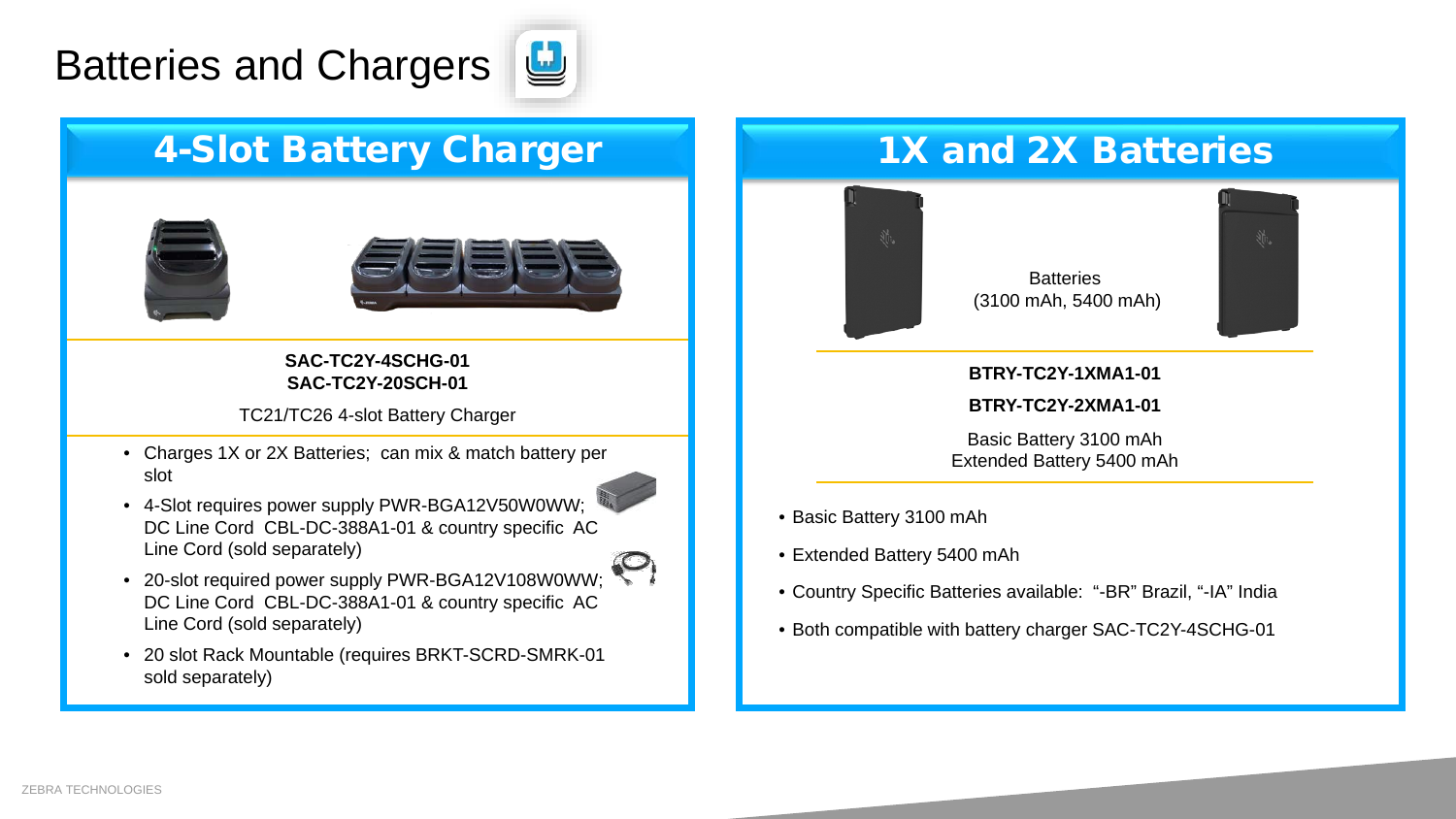# Data Capture



### Trigger Handle

**TRG-TC2Y-SNP1-01**

TC21/TC26 Snap-On Trigger Handle

**Transforms device into all-touch handle style terminal for use in interim highvolume scanning operations**

- Easily attaches to TC21/TC26 top housing
- Exposed Contacts provide ability to charge with the 5- Slot & Single Slot Cradles
- Optional Wrist Tether (sold separately) 50-12500-066
- The Trigger Handle is only available to be used on the TC21 and TC26 devices equipped with the 2-pin rear I/O connector.
- Does not block rear camera



### Screen Protector

### **SG-TC2Y-SCRNPT1-01**

### TC21/TC26 Tempered Glass Screen Protector



- Protects Display on TC21 & TC26
- Single Protector to a Package

### Trigger Handle Service Plan

The TC2X trigger accessory provides users with significant flexibility as they adapt the TC2X device to different operations within their retail environment. The TC2X trigger accessory is considered a consumable item which may need to be replaced during the life of a TC2X. Therefore, Zebra highly recommends the purchase of a Zebra trigger handle service plan.

| OPT-TRGMNT-3 | 3-Year Zebra OneCare<br>Comprehensive Trigger Maintenance |
|--------------|-----------------------------------------------------------|
| OPT-TRGMNT-5 | 5-Year Zebra OneCare<br>Comprehensive Trigger Maintenance |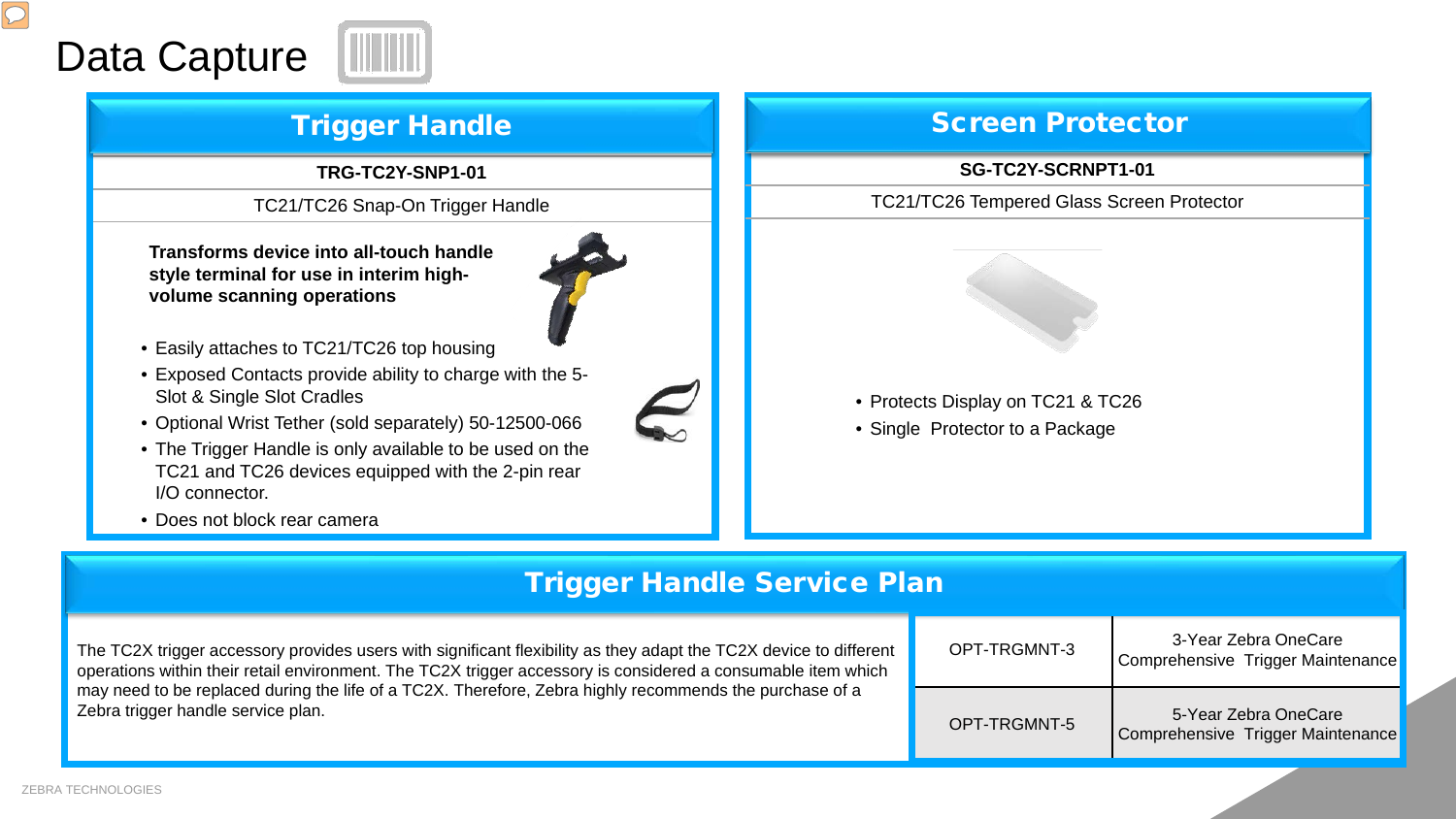

### Soft Holsters

#### **SG-TC2Y-HLSTR1-01**

#### TC21/TC26 Soft Holster

- TC2X Open Bucket design to accommodate hand strap
	- + Snap-on's for easy insertion/removal
- Opening for audio & drainage
- Non-rotating clip
- Adjustable belt to fit the TC21/TC26 with Basic or Extended Battery



## Hand Strap

### **SG-TC2Y-HSTRP1-01**

TC21/TC26 Hand Strap

- Plastic clip that snap into towel bar for easy insertion/removal
- Leather and Hypalon Pad for maximum comfort & wear resistance with Adjustable Velcro design



## Arm Mount

### **SG-TC2Y-ARMNT-01**

TC21/TC26 Arm Mount

- Enables the TC21/TC26 to be mounted to the arm for hands free operation
- Scan with the hands free RS5100 Bluetooth Ring Scanner

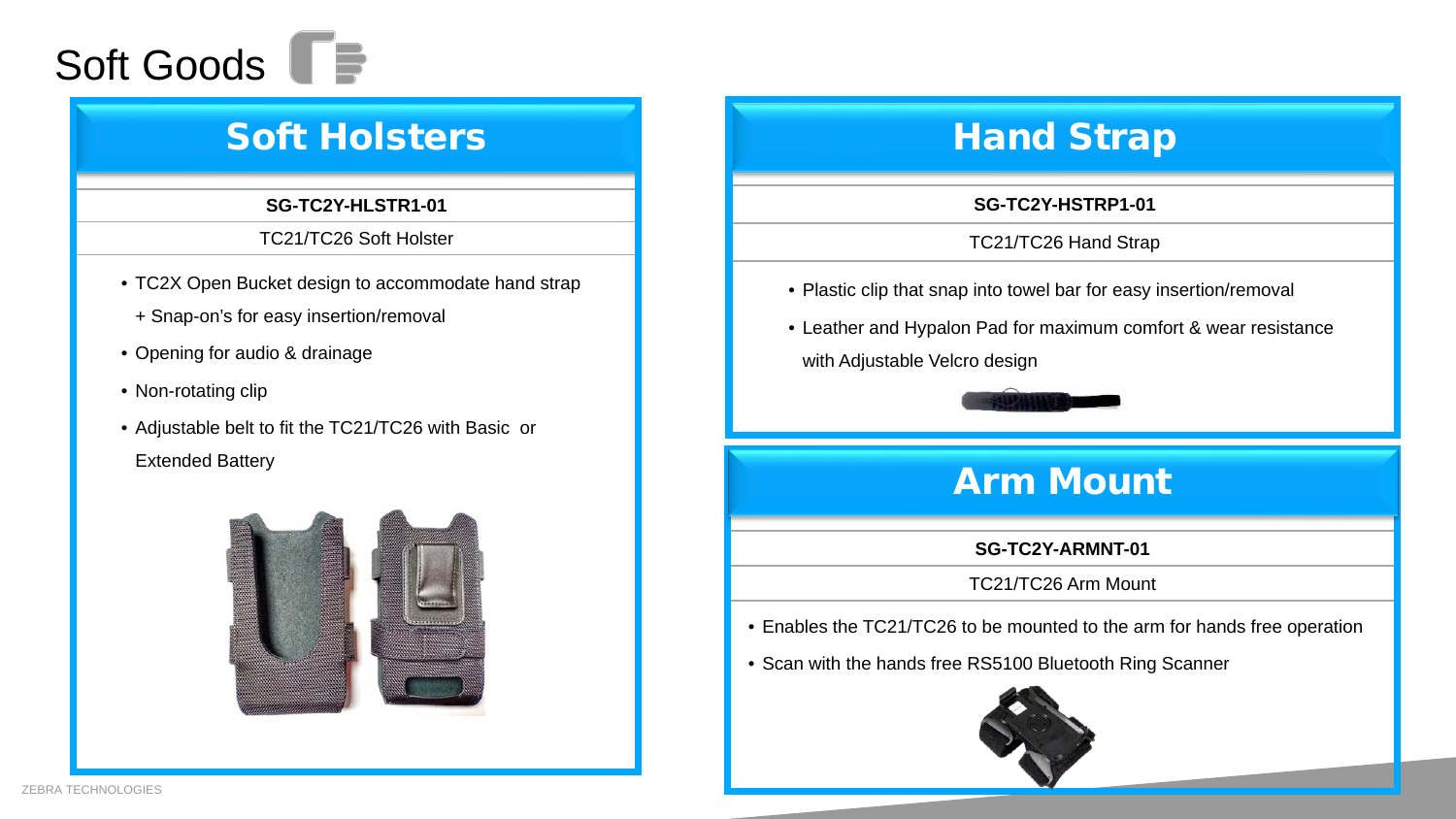# Audio and Vehicle Accessories

## In-Vehicle Holder **Headset**



### **CRD-TC2Y-VCH1-01**

TC21/TC26 In-Vehicle Holder

- Suction Cup for Easy Window or Dashboard Mount
- Supports device with 1X or 2X Batteries
- USB-C jack accessible
- Does Not support Snap-On Accessories
- Work with USB Cigarette Lighter Adapter (CHG-AUTO-Work with USB Cigarette Lighter Adapter (CHG-AUTO-<br>USB1-01) – sold separately

### **HDST-35MM-PTVP-01**

Over the ear headset with MIC and PTT 3.5mm Requires USB-C adapter cable, ADP-USBC-35MM1-0 (sold separately)



### Bluetooth Headset

### **HS3100-OTH**

HS3100 Rugged Bluetooth Headset Over-The-Head Headband includes HS3100 Boom Module and HSX100 OTH Headband Module



### **ADP-USBC-35MM1-01**

USB to 3.5MM adapter with PTT Headset button support

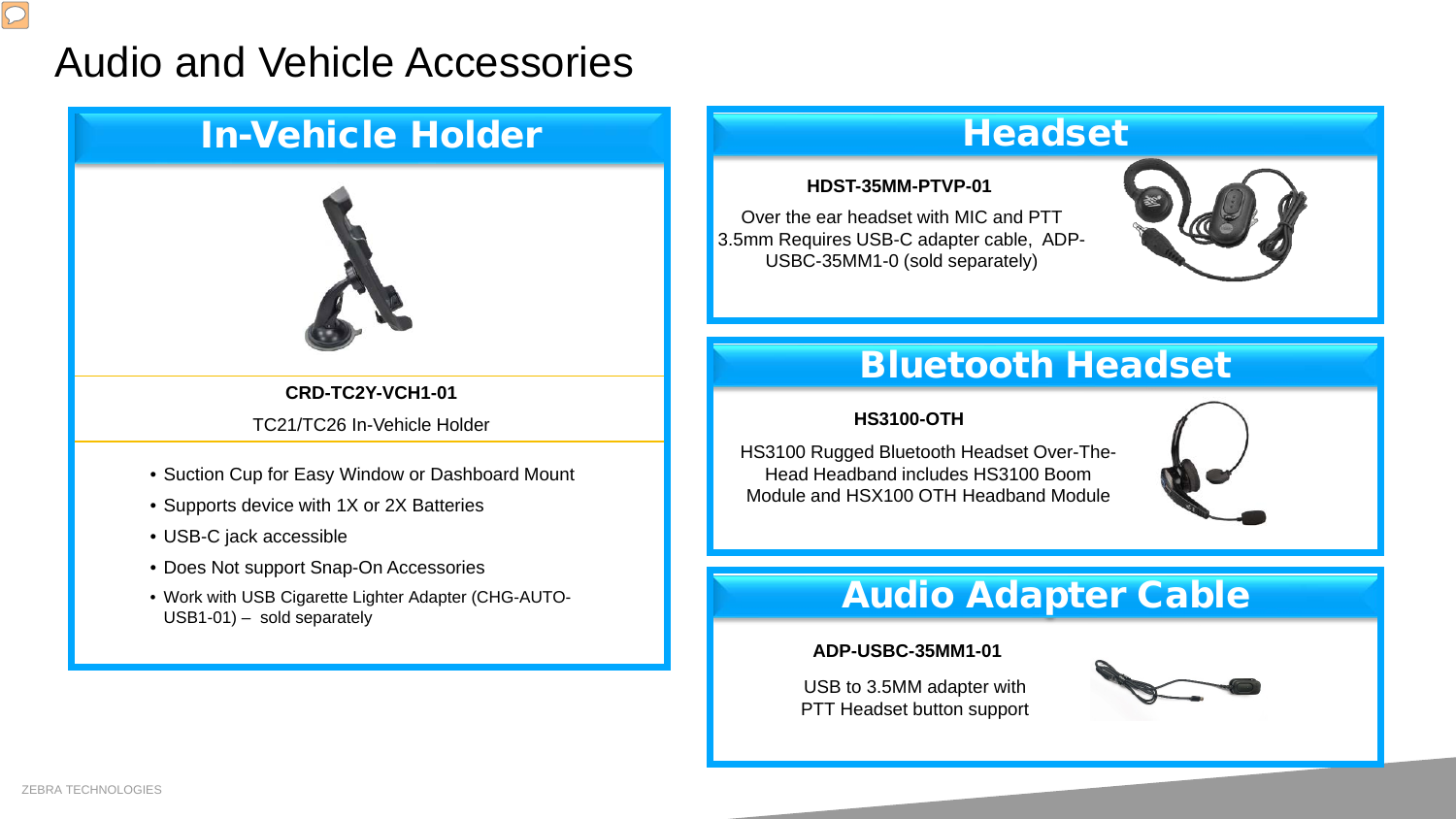# Chargers and Cables



## Wall Charger – Power Supply

### **PWR-WUA5V12W0XX**

Power Supply-100-240 VAC, 5 V, 2.5 A with country specific plugs.

|  | <b>Country</b>       | <b>Power Supply Part</b><br><b>Number</b> |
|--|----------------------|-------------------------------------------|
|  | <b>United States</b> | PWR-WUA5V12W0US                           |
|  | Great Britain        | PWR-WUA5V12W0GB                           |
|  | Europe               | PWR-WUA5V12W0EU                           |
|  | Australia            | PWR-WUA5V12W0AU                           |
|  | China                | PWR-WUA5V12W0CN                           |
|  | Argentina            | PWR-WUS5V12W0AR                           |
|  | <b>Brazil</b>        | PWR-WUA5V12W0BR                           |
|  | Korea                | PWR-WUA5V12W0KR                           |
|  | India                | PWR-WUA5V12W0IN                           |